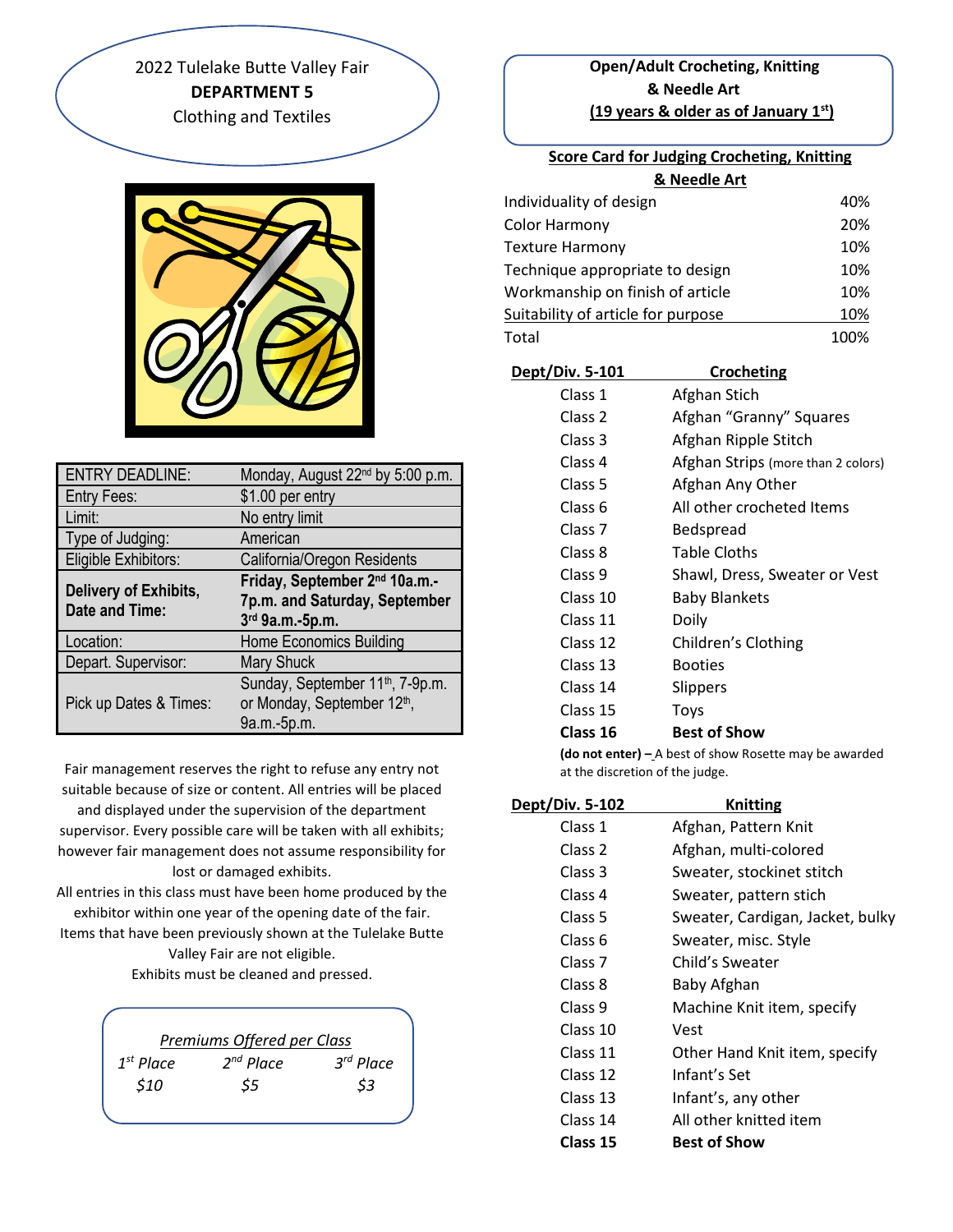| Dept/Div. 5-103    | <b>Needle Art</b>                                      |                        |                                                        |
|--------------------|--------------------------------------------------------|------------------------|--------------------------------------------------------|
| Class 1            | Counted thread picture -                               |                        |                                                        |
|                    | framed, over 20" excluding                             | <b>Dept/Div. 5-105</b> | <b>Adult/Open Amateur Sewing</b>                       |
|                    | frame                                                  |                        | <b>Score Card for Judging Sewing</b>                   |
| Class 2            | Counted thread picture -                               |                        | General Appearance of Garment or Article<br>40%        |
|                    | framed, over 20" excluding                             |                        | Workmanship affecting appearance or usefulness of      |
|                    | frame                                                  | Garment                | 60%                                                    |
| Class 3            | Counted thread - other                                 | Total                  | 100%                                                   |
| Class 4            | Counted thread - wall hanging                          |                        |                                                        |
| Class <sub>5</sub> | Needlepoint picture, framed,                           | Class 1                | Apron                                                  |
|                    | contemporary                                           | Class <sub>2</sub>     | <b>Children's Dress</b>                                |
| Class 6            | Needlepoint picture, framed,                           | Class 3                | Children's Outfit                                      |
|                    | traditional                                            | Class 4                | <b>Blouse</b>                                          |
| Class <sub>7</sub> | Needlepoint Pillow                                     | Class 5                | <b>Wedding Dress</b>                                   |
| Class 8            | Needlepoint, other                                     | Class <sub>6</sub>     | Dress, All other                                       |
| Class 9            | Any hand punched item                                  | Class <sub>7</sub>     | <b>Pillow Case</b>                                     |
| Class 10           | Embroidered Picture -                                  | Class 8                | Bath Towel, Single or Set                              |
|                    | contemporary, framed                                   | Class 9                | Women's Outfit, 2 or 3 pieces                          |
| Class 11           | Embroidered Picture -                                  | Class 10               | Purse/Tote/Backpack                                    |
|                    | traditional, framed                                    | Class 11               | Any other sewing, specify                              |
| Class 12           | Embroidered wall hanging -                             | Class 12               | Doll, Stuffed                                          |
|                    | Max size 3'x5'                                         | Class 13               | <b>Doll Clothes</b>                                    |
| Class 13           | Embroidered other item                                 | Class 14               | <b>Stuffed Animal</b>                                  |
| Class 14           | Smocked item                                           | Class 15               | <b>Hand Puppet</b>                                     |
| Class 15           | Candlewick – misc.                                     | Class 16               | <b>Best of Show</b>                                    |
| Class 16           | Machine Embroidery - misc.                             |                        | (do not enter) - A best of show Rosette may be awarded |
| Class 17           | All other item                                         |                        | at the discretion of the judge.                        |
| Class 18           | <b>BEST OF SHOW</b>                                    | Dept/Div. 5-106        | <b>Adult/Open Professional Sewing</b>                  |
|                    | (do not enter) - A best of show Rosette may be awarded | Class 1                | Ensemble, 2 or 3 pieces                                |

at the discretion of the judge.

| <b>Score Card for Judging Rugs</b> |                           |  |
|------------------------------------|---------------------------|--|
| Workmanship                        | 60%                       |  |
| Design and Pattern                 | 20%                       |  |
| <b>Overall Appearance</b>          | 20%                       |  |
| Total                              | 100%                      |  |
| <b>Dept/Div. 5-104</b>             | <b>Open/Adult Rugs</b>    |  |
| Class 1                            | Hooked, made from kit     |  |
| Class <sub>2</sub>                 | Braided, made from kit    |  |
| Class 3                            | Latch Hook, made from kit |  |
| Class 4                            | All other rug             |  |
| Class 5                            | <b>Best of Show</b>       |  |
|                                    |                           |  |

**(do not enter) –** A best of show Rosette may be awarded at the discretion of the judge.

Class 3 All other, please specify **Class 4 Best of Show (do not enter) –** A best of show Rosette may be awarded at the discretion of the judge.

# **Junior Clothing and Textiles (9-18 years old as of January 1st)**

Class 2 Dress, any fabric

| Dept/Div. 5-201                                                                             | Crocheting          |
|---------------------------------------------------------------------------------------------|---------------------|
| Class 1                                                                                     | Afghan Stich        |
| Class 2                                                                                     | Afghan - Any Other  |
| Class 3                                                                                     | All other, specify  |
| Class <sub>4</sub>                                                                          | <b>Best of Show</b> |
| (do not enter) $-$ A best of show Rosette may be awarded<br>at the discretion of the judge. |                     |